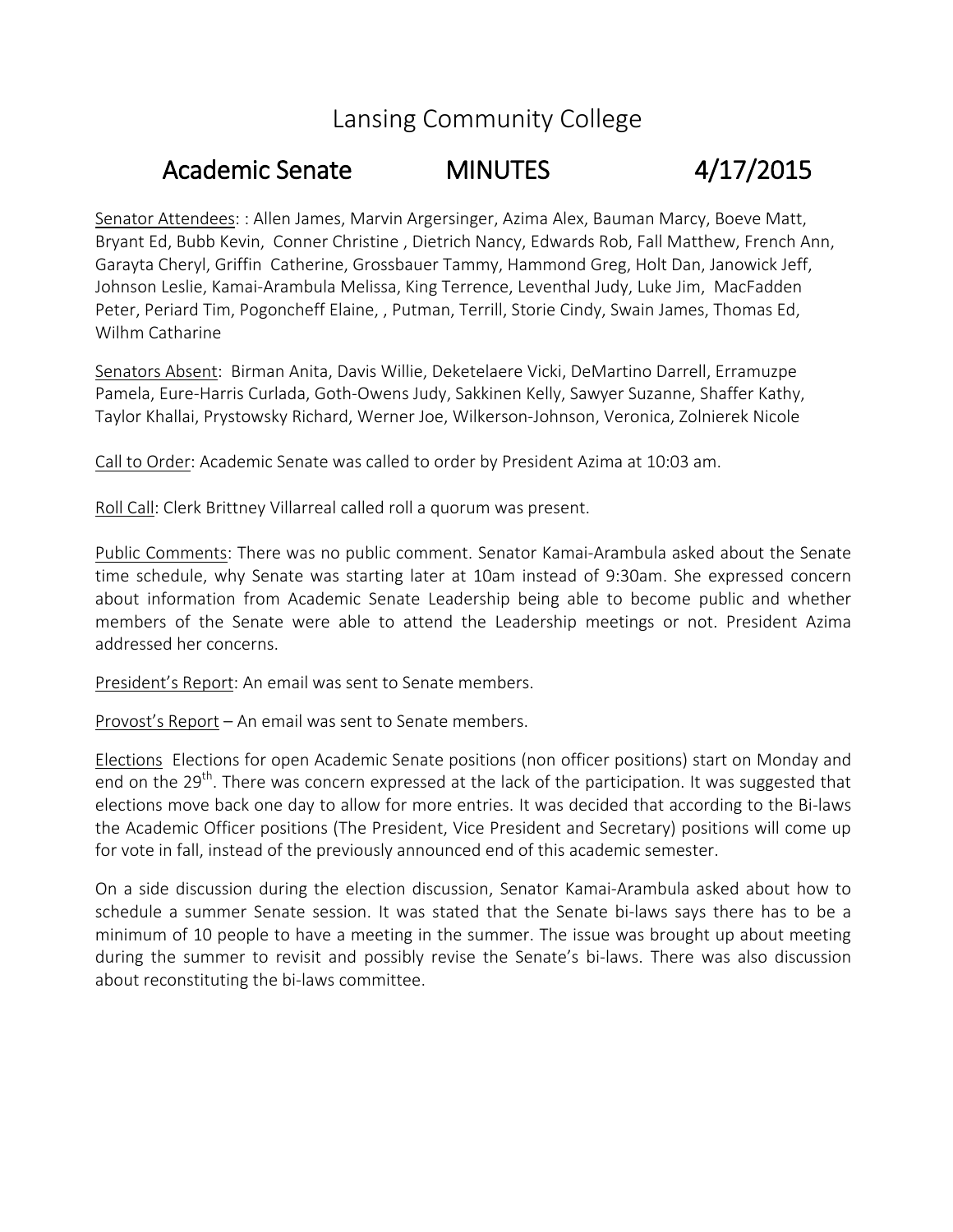## Other Reports & Updates

Strategic Planning/Operation 100% Update- an update will be given at a later date. Senator Luke commented on how the last meeting had went. Senator Luke reminded the Senate that, the set expiration date for the Strategic Plan for the college is on December  $16^{\text{th}}$  .

OER Effort The committee has come up with questions for faculty to discuss during Professional Activity Days. Senator Janowick asked the Senate what the best method would be to distribute the questions. President Azima suggested to send the questions to the Deans and to the Senators. Along with the questions for Professional Activity Days there will be a survey available during the same time the questions go out. They want to know what people are already doing and what they are considering doing for OER, so that they can track and document changes. The fall forum is moving forward, possible dates have been selected. Potential speakers for the fall forum have been contacted. There was discussion about expanding OER committee to add additional members.

There was discussion on support at the Provost level for teachers writing their own OER's and having that count towards their 32 days. President Azima will discuss the matter with the Provost. Senators want to bring to his attention the different level of time involved with OER development and implementation. With some OER's there may be little effort when developing OER's or there may be a lot of time invested when for instance writing their own textbook.

Online Learning Senator Holt announced that they are in the process of putting together a small online curriculum committee to move forward with the Senates recommendations. The committee's goal would be to make sure that students are required to participate in an online readiness course or preliminary preparation before taking online courses.

Action Items – There were no action items.

## Discussion Items

The final recommendations for D2L were sent to the Senators via email. There was Senate discussion on the possibility of requiring all faculty to use D2L. Main points included:

- Discussion on how "non rule following" faculty/adjuncts were going to be held responsible for using D2L
- The feasibility of the process to appeal to use a program other than D2L (it was indicated that there was not a clear process or timeline to appeal)